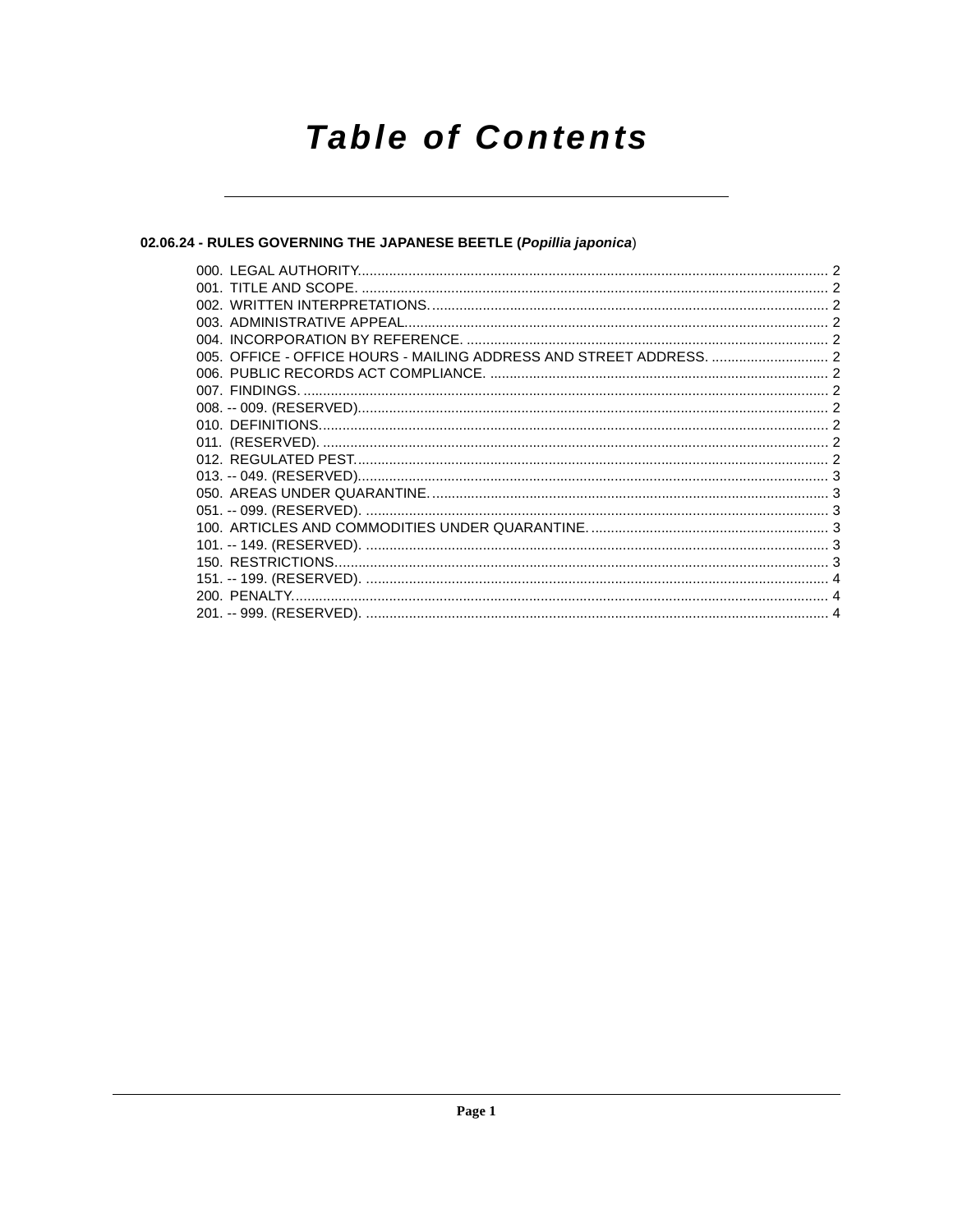#### **IDAPA 02 TITLE 06 CHAPTER 24**

## **02.06.24 - RULES GOVERNING THE JAPANESE BEETLE (Popillia japonica)**

#### <span id="page-1-1"></span><span id="page-1-0"></span>**000. LEGAL AUTHORITY.**

<span id="page-1-2"></span>

|      |                  | This chapter is adopted under the legal authority of Title 22, Chapter 20, Idaho Code.                    | $(5-3-03)$ |
|------|------------------|-----------------------------------------------------------------------------------------------------------|------------|
| 001. | TITLE AND SCOPE. |                                                                                                           |            |
|      | 01.              | <b>Title.</b> The title of this chapter is IDAPA 02.06.24, "Rules Governing the Japanese Beetle (Popillia |            |

 $japonica$ )." (5-3-03)

**02.** Scope. This chapter has the following scope: These rules set forth conditions under which certain stock and sod originating from Japanese beetle infested areas may be allowed to enter into Idaho. (5-3-03) nursery stock and sod originating from Japanese beetle infested areas may be allowed to enter into Idaho.

# <span id="page-1-3"></span>**002. WRITTEN INTERPRETATIONS.**

There are no written interpretations of these rules. (5-3-03)

#### <span id="page-1-4"></span>**003. ADMINISTRATIVE APPEAL.**

Hearing and appeal rights are set forth in Title 67, Chapter 52, Idaho Code. (5-3-03)

#### <span id="page-1-5"></span>**004. INCORPORATION BY REFERENCE.**

There are no documents incorporated by reference in this chapter. (5-3-03)

#### <span id="page-1-6"></span>**005. OFFICE - OFFICE HOURS - MAILING ADDRESS AND STREET ADDRESS.**

**01. Office Hours**. Office hours are 8 a.m. to 5 p.m. Mountain Time, Monday through Friday, except designated by the State of Idaho. (5-3-03) holidays designated by the State of Idaho.

**02. Mailing Address**. The mailing address for the central office is Idaho State Department of Agriculture, P.O. Box 790, Boise, Idaho 83701. (5-3-03)

**03. Street Address**. The central office is located at 2270 Old Penitentiary Road, Boise, Idaho 83712.

 $(5-3-03)$ 

#### <span id="page-1-7"></span>**006. PUBLIC RECORDS ACT COMPLIANCE.**

#### These rules are public records available for inspection and copying at the Department and the State Law Library.  $(5-3-03)$

#### <span id="page-1-8"></span>**007. FINDINGS.**

The adoption of this rule serves to prevent the introduction in the insect known as the Japanese beetle. This beetle is known to not be established in the state. This insect is known to have in excess of four hundred (400) host plants including sod and turf. The establishment of this pest within the state will be a detriment to the production, marketability, and export of numerous ornamental and field crops. (5-3-03)

#### <span id="page-1-9"></span>**008. -- 009. (RESERVED).**

#### <span id="page-1-10"></span>**010. DEFINITIONS.**

| The Department adopts the definitions set forth in Section 22-2005, Idaho Code. | $(5-3-03)$ |
|---------------------------------------------------------------------------------|------------|
|---------------------------------------------------------------------------------|------------|

## <span id="page-1-11"></span>**011. (RESERVED).**

#### <span id="page-1-13"></span><span id="page-1-12"></span>**012. REGULATED PEST.**

Japanese beetle (Popillia japonica). (5-3-03)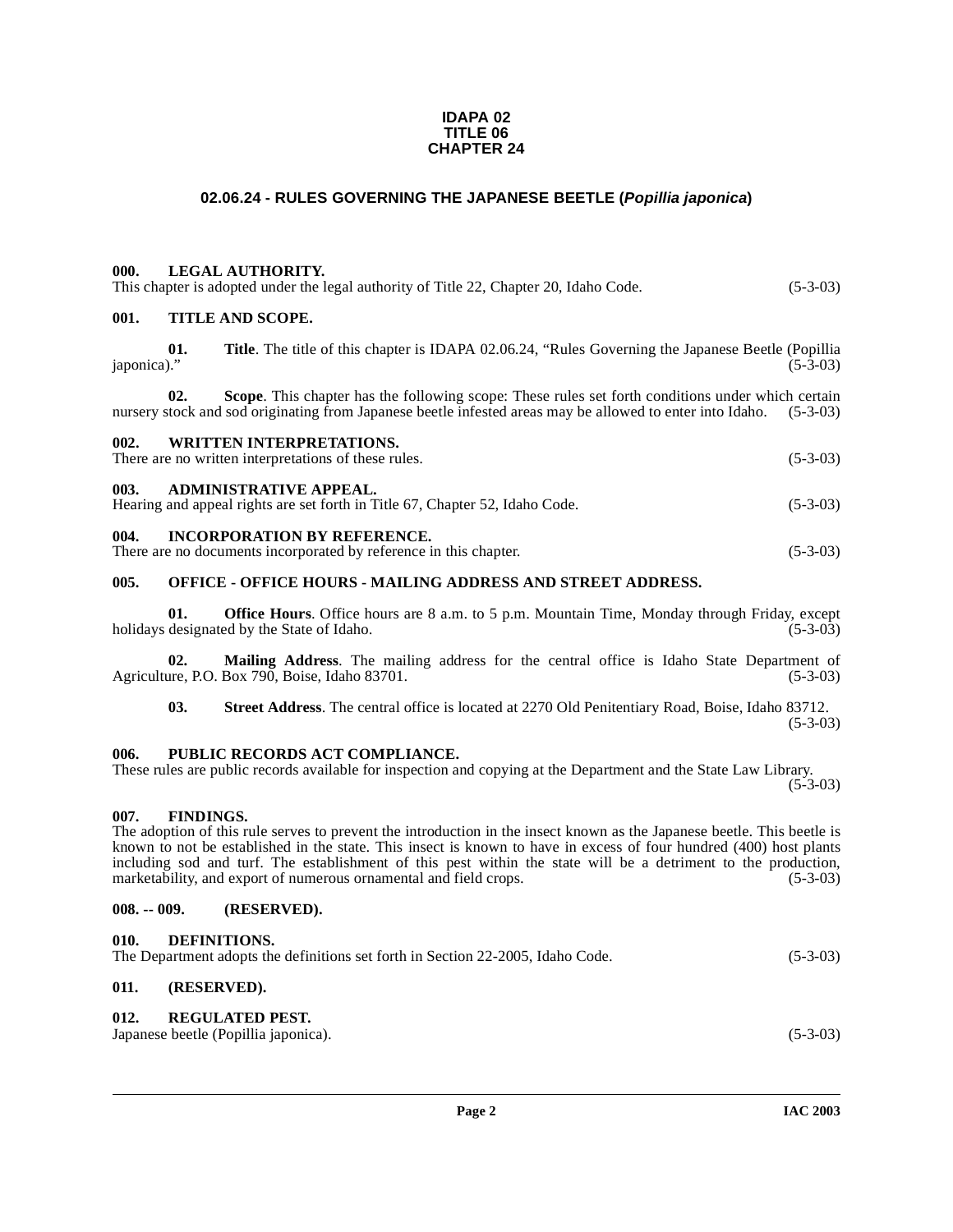#### <span id="page-2-0"></span>**013. -- 049. (RESERVED).**

#### <span id="page-2-6"></span><span id="page-2-1"></span>**050. AREAS UNDER QUARANTINE.**

**01. States**. The entire states of Alabama, Connecticut, Delaware, Georgia, Illinois, Indiana, Kentucky, Maine, Maryland, Massachusetts, Michigan, Minnesota, Missouri, New Hampshire, New Jersey, New York, North Carolina, Ohio, Pennsylvania, Rhode Island, South Carolina, Tennessee, Vermont, Virginia, West Virginia, and the District of Columbia.

<span id="page-2-14"></span><span id="page-2-8"></span>

| 02. | <b>Canada.</b> In Canada:                                                                | $(7-1-93)$ |
|-----|------------------------------------------------------------------------------------------|------------|
| а.  | In the Province of Ontario: Lincoln, Welland and Wentworth.                              | $(7-1-93)$ |
| b.  | In the Province of Quebec: Missiquoi and St. Jean.                                       | $(7-1-93)$ |
| 03. | <b>Other Areas.</b> Any areas not mentioned above and subsequently found to be infested. | $(7-1-93)$ |

#### <span id="page-2-2"></span>**051. -- 099. (RESERVED).**

#### <span id="page-2-7"></span><span id="page-2-3"></span>**100. ARTICLES AND COMMODITIES UNDER QUARANTINE.**

**01. Possible Hosts And Carriers**. The following are hereby declared to be hosts and possible carriers panese beetle: (7-1-93) of the Japanese beetle:

<span id="page-2-11"></span>

| а.            | Soil, humus, compost, and manure (except when commercially packaged); | $(7-1-93)$ |
|---------------|-----------------------------------------------------------------------|------------|
| b.            | All plants with roots (except bareroot plants free from soil);        | $(7-1-93)$ |
| $c_{\bullet}$ | Grass sod:                                                            | $(7-1-93)$ |
| d.            | Plant crowns or roots for propagation (except when free from soil);   | $(7-1-93)$ |

<span id="page-2-13"></span>**e.** Bulbs, corms, tubers, and rhizomes of ornamental plants (except when free from soil); (7-1-93)

**f.** Any other plant, plant part, article, or means of conveyance when it is determined by the Director of the Idaho Department of Agriculture or authorized agent to present a hazard of spreading live Japanese beetle due to infestation or exposure to infestation by Japanese beetle. (7-1-93)

**Soil**. For the purposes of this quarantine, soil is defined as all growing media in which the plants are actually rooted. Packing material other than soil, added to bare root plants after harvesting would not normally pose a<br>pest risk. Packing material would be covered under (Subsection 100.01.f.), at the inspector's discreti pest risk. Packing material would be covered under (Subsection 100.01.f.), at the inspector's discretion.

<span id="page-2-10"></span>**03. Free From Soil**. For the purposes of this quarantine, free from soil is defined as soil in amounts that could not contain concealed Japanese beetle larvae or pupae. (7-1-93)

#### <span id="page-2-4"></span>**101. -- 149. (RESERVED).**

#### <span id="page-2-12"></span><span id="page-2-5"></span>**150. RESTRICTIONS.**

All articles and commodities under quarantine are prohibited entry into Idaho from an area under quarantine with the following exceptions: (7-1-93) following exceptions:

<span id="page-2-9"></span>**01. Certificate Of Treatment**. All of the articles and commodities covered are approved for entry into Idaho when accompanied by a certificate issued by an authorized state agricultural official at origin stating that the article or shipment was treated for Japanese beetle or grown in accordance with methods and procedures approved and prescribed by the Director of the Idaho Department of Agriculture. A Certificate of Treatment shall include the date of treatment. Shipment of the articles or commodities shall not take place sooner than ten (10) days after the date of treatment, but no later than thirty (30) days after treatment. (7-1-93)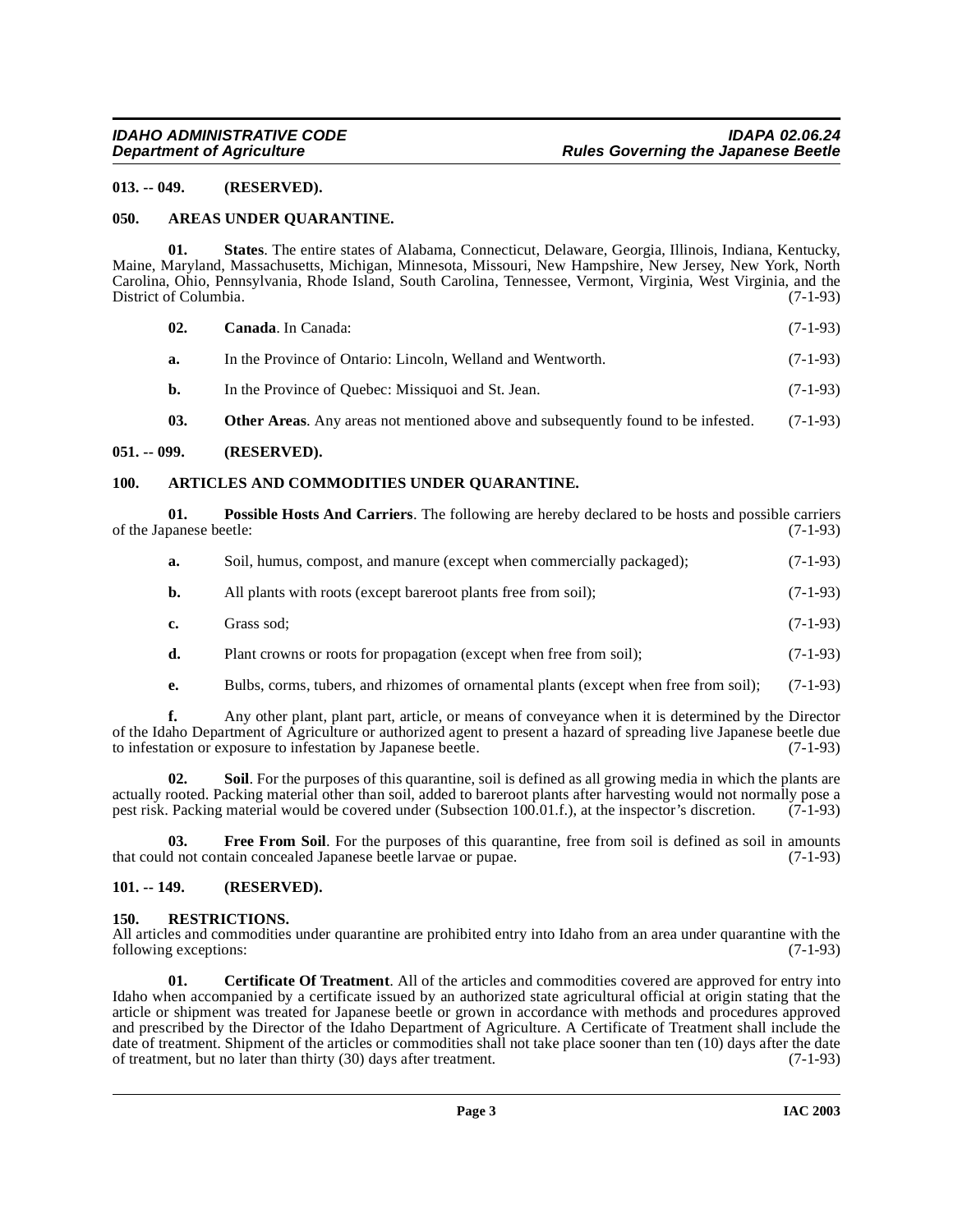<span id="page-3-3"></span>**02. Certificate Of Origin**. Commercial plant shipments with soil may be shipped from an area under quarantine into Idaho provided such shipments are accompanied by a certificate issued by an authorized state agricultural official at origin. Such certificates shall be issued only if the shipment confirms fully with either Subsections 150.02.a., 150.02.b., or 150.02.c. below: (7-1-93)

**a.** The greenhouse in which the plants were produced was tightly constructed so that adult Japanese beetles would not gain entry, the plants and greenhouses were inspected and found to be free from all stages of Japanese beetle, and the plants and soil were protected from subsequent infestation while being stored, packed and shipped; or  $(7-1-93)$ 

**b.** The plants were not produced in the regulated area, were transported into the regulated area in a closed conveyance or closed containers and at all times thereafter were protected from becoming infested with Japanese beetle; or (7-1-93)

**c.** States or portions of states listed in the area under quarantine may have counties that are not infested with Japanese beetle. Shipments of articles and commodities covered will be accepted from these noninfested counties if annual surveys are made in such counties and the results of such surveys are negative for Japanese beetle. A list of counties so approved will be maintained by the Director of the Idaho Department of Agriculture. Agricultural officials of other states may recommend a noninfested county be placed on the approved county list by writing for such approval and stating how the surveys were made giving the following information:

(7-1-93)

| $(7-1-93)$<br>i.<br>Area surveyed. |  |
|------------------------------------|--|
|------------------------------------|--|

ii. How survey was carried out. (7-1-93)

- iii. Personnel involved. (7-1-93)
- iv. If county was previously infested, give date of last infestation. (7-1-93)

v. The recommendation for approval of such counties will be evaluated by the Bureau of Feeds and vices, Division of Plant Industries, Idaho Department of Agriculture. (7-1-93) Plant Services, Division of Plant Industries, Idaho Department of Agriculture.

**03. Denial Of Approval**. If heavy infestations occur in neighboring counties, approval may be denied. To be maintained on the approved list, each county shall be reapproved every twelve (12) months. Shipments of articles and commodities under quarantine from noninfested counties will only be allowed entry into Idaho if the noninfested county has been placed on the approved list prior to the arrival of the shipment to Idaho. (7-1-93)

<span id="page-3-5"></span>**04. Privately Owned House Plants**. Up to twenty-five (25) privately owned house plants grown indoors may be inspected and approved for entry by the Director of the Idaho Department of Agriculture or his authorized agent if found free from Japanese beetle. (7-1-93)

#### <span id="page-3-0"></span>**151. -- 199. (RESERVED).**

#### <span id="page-3-4"></span><span id="page-3-1"></span>**200. PENALTY.**

**01. Penalty**. Any person violating the provisions of these rules shall be subject to the penalty provisions of Title 22, Chapter 20, Idaho Code.  $(5-3-03)$ 

**02. Shipments**. Any or all shipments or lots of quarantined articles or commodities listed in Section 100 above arriving in Idaho in violation of this quarantine shall immediately be sent out of the state, destroyed, or treated by a method and in a manner as directed by the Director. Treatment shall be performed at the expense of the owner, or owners, or their duly authorized agent. (5-3-03)

#### <span id="page-3-2"></span>**201. -- 999. (RESERVED).**